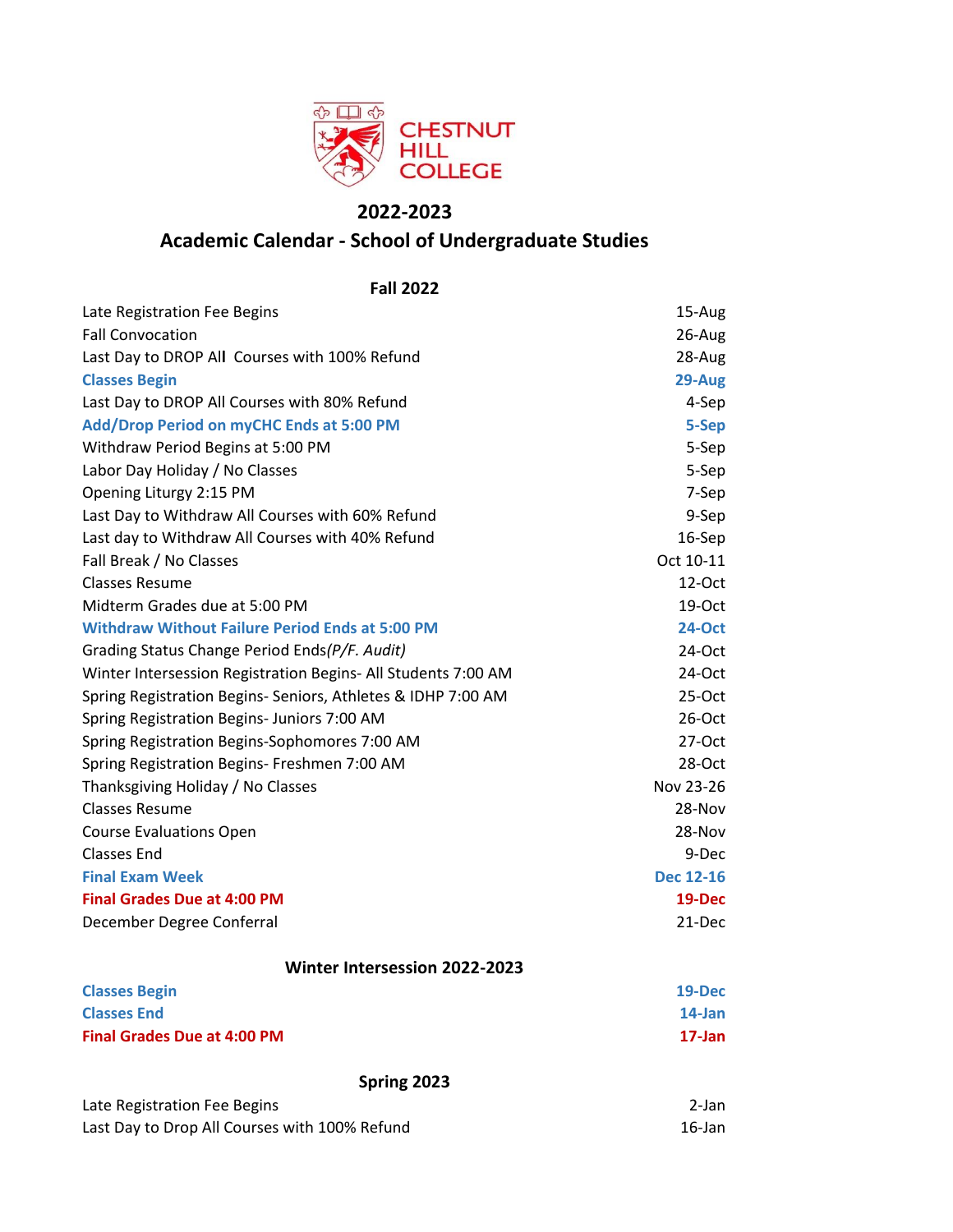| <b>Classes Begin</b>                                          | $17$ -Jan       |
|---------------------------------------------------------------|-----------------|
| Last Day to Drop All Courses with 80% Refund                  | $22$ -Jan       |
| Add/Drop Period on myCHC Ends at 5:00 PM                      | $22$ -Jan       |
| Withdraw Period Begins at 5:00 PM                             | 22-Jan          |
| Last Day to Withdraw All Courses with 60% Refund              | 27-Jan          |
| Last Day to Withdraw All Courses with 40% Refund              | 3-Feb           |
| Residence Halls Close at 6:00 PM                              | 3-Mar           |
| Spring Break / No Classes                                     | Mar 6-10        |
| Residence Halls Re-Open 12:00 Noon                            | 12-Mar          |
| <b>Classes Resume</b>                                         | 13-Mar          |
| Midterm Grades Due at 5:00 PM                                 | 15-Mar          |
| <b>Withdraw Without Failure Period Ends at 5:00 PM</b>        | 20-Mar          |
| Grading Status Change Period Ends(P/F, Audit)                 | 20-Mar          |
| Summer Registration Begins - All Students                     | 20-Mar          |
| Fall Registration Begins- Seniors, Athletes & IDHP 7:00 AM    | 21-Mar          |
| Fall Registration Begins- Juniors 7:00 AM                     | 22-Mar          |
| Fall Registration Begins-Sophomores 7:00 AM                   | 23-Mar          |
| Fall Registration Begins- Freshmen 7:00 AM                    | 24-Mar          |
| Residence Halls Close at 6:00 PM                              | 5-Apr           |
| Easter Holiday / No Classes                                   | Apr 6-10        |
| Residence Halls Re-Open 12:00 Noon                            | 10-Apr          |
| <b>Course Evaluations Open</b>                                | 14-Apr          |
| Honors Convocation 1:00 PM                                    | 1-May           |
| Class Switch / Follow Thursday Schedule                       | 2-May           |
| Class Switch / Follow Friday Schedule                         | 3-May           |
| <b>Classes End</b>                                            | 3-May           |
| <b>Final Exam Week</b>                                        | <b>May 4-10</b> |
| Residence Hall Close for All but Grads and Volunteers 6:00 PM | 10-May          |
| <b>Senior Send-off Activities</b>                             | May 11-12       |
| <b>Final Grades Due for SENIORS at 12:00 Noon</b>             | 11-May          |
| Residence Halls Close for Volunteers 9:00 AM & Grads 2:30 PM  | 13-May          |
| Commencement Procession 10:30 AM/Commencement 11:00 AM        | 13-May          |
| May Degree Conferral                                          | 13-May          |
| <b>Final Grades Due at 4:00 PM</b>                            | 15-May          |
|                                                               |                 |

## **Summer 2023**

#### **Session One - Six Weeks**

| Late Registration Fee Begins                          | 1-May     |
|-------------------------------------------------------|-----------|
| Last Day to DROP All Courses with 100% Refund         | $14$ -May |
| <b>Classes Begin</b>                                  | $15$ -May |
| Last Day to DROP All Courses with 80% Refund          | $21-May$  |
| Add/Drop Period on the myCHC Portal Ends at 11:59 PM  | 21-May    |
| <b>Withdraw Period Begins</b>                         | $22$ -May |
| Last Day to Withdraw from All Courses with 60% Refund | $26$ -May |
| Memorial Day Holiday / No Classes                     | $29-May$  |
| Last Day to Withdraw from All Courses with 40% Refund | $2$ -Jun  |